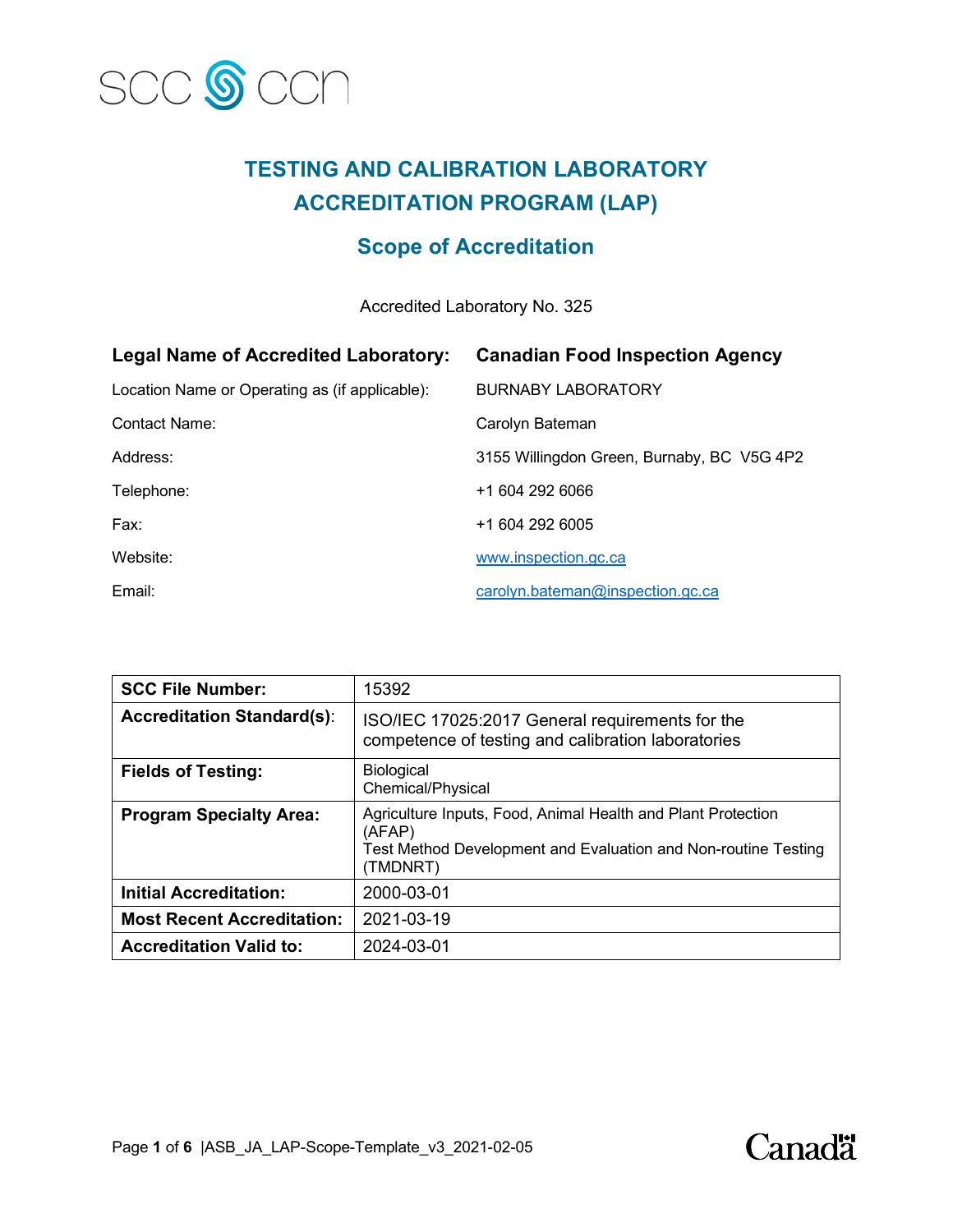

#### **TEST METHOD DEVELOPMENT & EVALUATION AND NON-ROUTINE TESTING**

#### **Activities under TMDNRT**

Chemistry:

- Development and validation of new testing methodology for the screening and determination of allergens, chemical additives, and toxins in in foods, water, and environmental samples.
- Modification, improvement and validation of published or existing test methodology for the screening and determination of allergens, chemical additives, and toxins in in foods, water, and environmental samples.
- Non-routine testing to meet customer demands.

#### Microbiology:

- Development and validation of new testing methodology for the screening and determination of bacteria, bacterial toxins, viruses, and safety parameters in foods, water, and environmental samples.
- Modification, improvement and validation of published or existing test methodology for the screening and determination of bacteria, bacterial toxins, viruses, and safety parameters in foods, water, and environmental samples.
- Non-routine testing to meet customer demands.

#### **Techniques under TMDNRT**

Chemistry:

- Chemical extraction
- Enzyme-linked immunosorbent assay (ELISA) with photometric detection
- Fluorimetry
- Liquid chromatography (HPLC) with mass spectrometer (MS/MS) and high resolution mass spectrometer (HRMS) detection
- Liquid chromatography (HPLC, UPLC)
- Titration

Microbiology:

- Biochemical confirmation
- Cloth-based hybridisation array system (CHAS)
- DNA and RNA extraction
- DNA sequencing
- Electrochemistry
- Enzyme-linked fluorescent assay (ELFA)
- Hydrophobic grid membrane filter analysis
- Immunomagnetic separation
- Microbiological culture, isolation, identification, and enumeration
- Molecular detection and identification of microorganisms, including end point and realtime / quantitative polymerase chain reaction
- Most probable number analysis
- Viral detection and identification

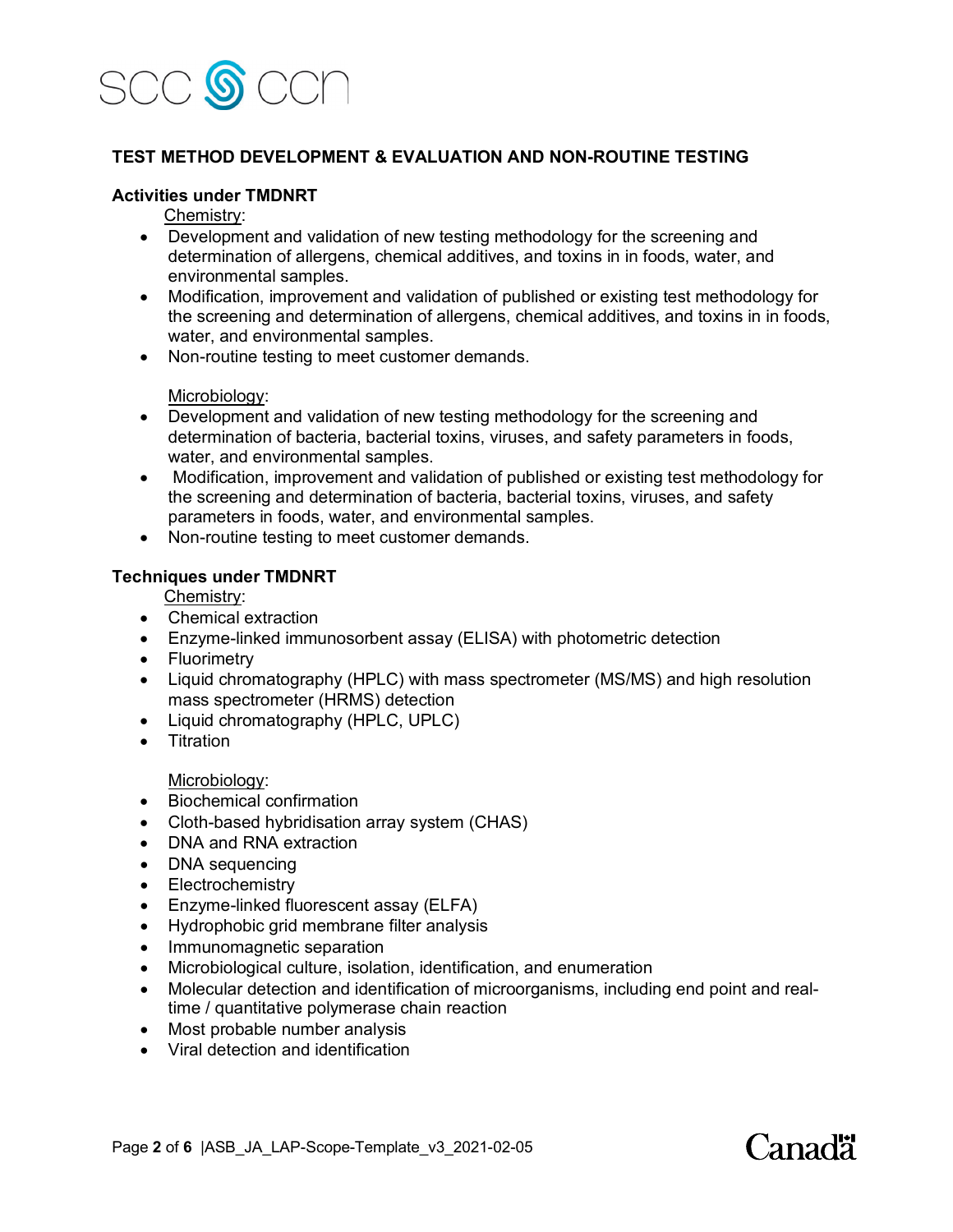

### **ANIMAL AND PLANTS (AGRICULTURE)**

# **Foods and Edible Products (Human and Animal Consumption):**

**(Chemistry)**

| CFIA-BUR-01        | Determination of Aflatoxins in Food Products by LC-MS/MS Analysis                 |
|--------------------|-----------------------------------------------------------------------------------|
| CFIA-BUR-02        | Determination of Deoxynivalenol (DON) and Ochratoxin A (OTA) in Cereal and        |
|                    | Soy Products Using HPLC-MS/MS                                                     |
| CFIA-BUR-03        | Determination of Domoic Acid in Shellfish by UPLC                                 |
| CFIA-BUR-04        | Determination of Ergot Alkaloids in Cereal Grains Using HPLC-HRMS                 |
| CFIA-BUR-05        | Fumonisin Analysis in Cereal Grains, Cereal Products, and Soy Products Using      |
|                    | LC-MS/MS                                                                          |
| CFIA-BUR-06        | Multimycotoxin Analysis in Cereal Grains by HPLC-MS/MS                            |
|                    | For: Qualitative results only                                                     |
| CFIA-BUR-07        | Screening of Mycotoxins in Cereal Grains Using HPLC with High-Resolution          |
|                    | <b>Mass Spectrometry</b>                                                          |
| CFIA-BUR-08        | Determination of Ochratoxin A (OTA) in Grains and Foodstuffs Using HPLC-          |
|                    | MS/MS                                                                             |
| CFIA-BUR-09        | Determination of Patulin (PAT) in Fruit Juices using Solid Phase Extraction       |
|                    | Clean-up and HPLC-MS/MS                                                           |
| CFIA-BUR-10        | Determination of T-2 and HT-2 Toxins in Cereal Grains by LC-MS/MS                 |
| CFIA-BUR-11        | Determination of Zearalenone, α-Zearalenol, β-Zearalenol in Cereal Grains and     |
|                    | Grain-Based Products by Liquid Chromatography Tandem Mass Spectrometer            |
|                    | (LC-MS/MS)                                                                        |
| CFIA-BUR-12        | Determination of Paralytic Shellfish Toxins in Shellfish by HPLC-PCOX             |
| AOAC 977.13m       | Histamine in Seafood: Fluorometric Method (1995) MODIFIED                         |
| AOAC 990.28m       | Sulphites in Foods: Optimised Monier-Williams Method MODIFIED                     |
| 3M E96BZL          | Enzyme-Linked Immunosorbent Assay (ELISA) for Quantitative Analysis of            |
|                    | <b>Brazil Nut Proteins</b>                                                        |
| 3M E96CHW          | Enzyme-Linked Immunosorbent Assay (ELISA) for Quantitative Analysis of            |
|                    | <b>Cashew Proteins</b>                                                            |
| 3M E96MAC          | Enzyme-Linked Immunosorbent Assay (ELISA) for Quantitative Analysis of            |
|                    | Macadamia Proteins                                                                |
| 3M E96PEC          | Enzyme-Linked Immunosorbent Assay (ELISA) for Quantitative Analysis of            |
|                    | <b>Pecan Proteins</b>                                                             |
| 3M E96PST          | Enzyme-Linked Immunosorbent Assay (ELISA) for Quantitative Analysis of            |
|                    | <b>Pistachio Proteins</b>                                                         |
| <b>MIoBS M2111</b> | Egg (Ovalbumin) ELISA II Kit Quantitative Determination for Protein of Allergic   |
|                    | Ingredients in Food                                                               |
| <b>MIoBS M2112</b> | Beta-Lactoglobulin ELISA Kit II for the Quantitative Determination for Protein of |
|                    | Allergic Ingredients in Food                                                      |
| <b>MIoBS M2113</b> | Casein ELISA Kit II for the Quantitative Determination for Protein of Allergic    |
|                    | Ingredients in Food                                                               |

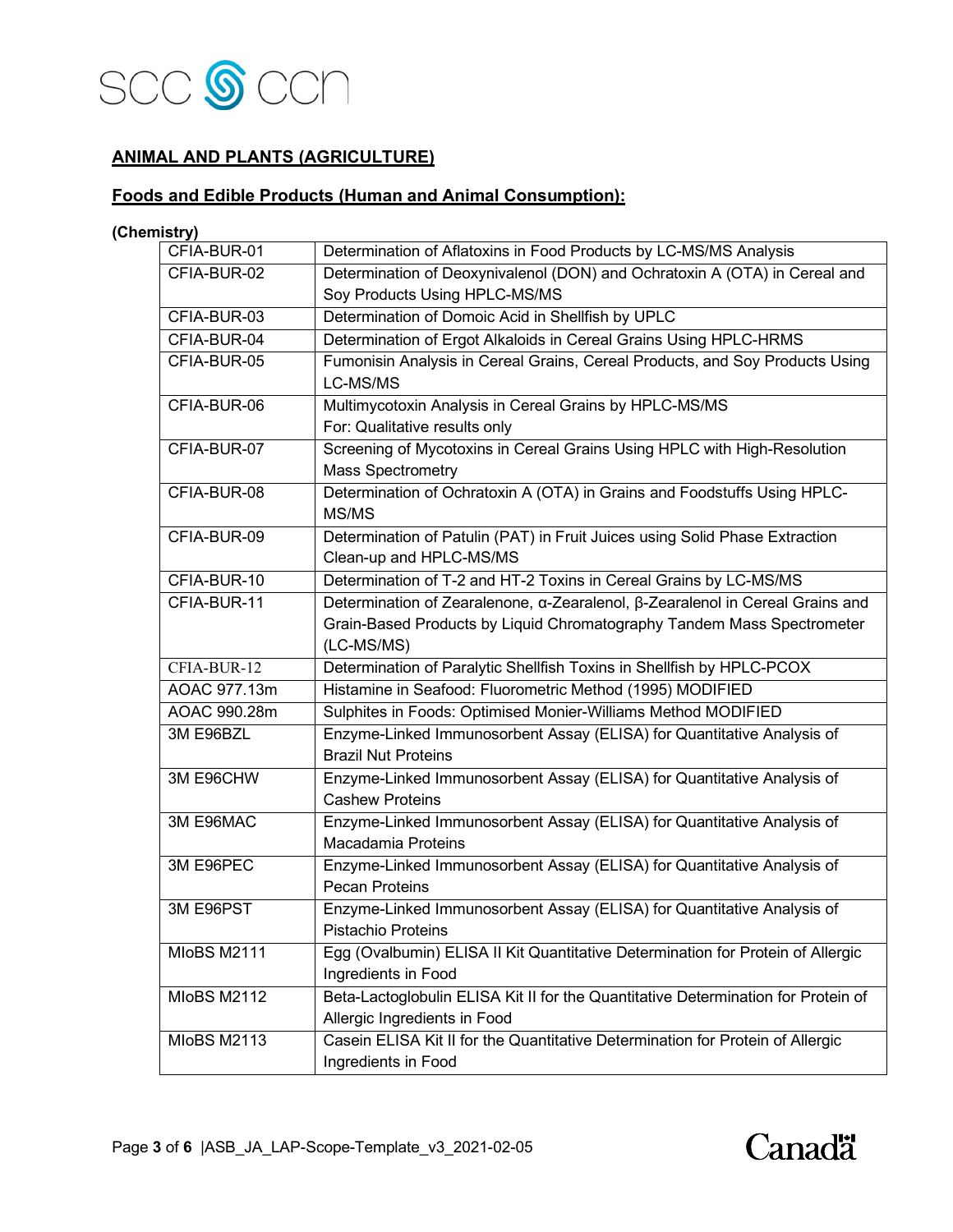

| <b>MIoBS M2117</b> | Soya ELISA Kit II for the Quantitative Determination for Protein of Allergic |
|--------------------|------------------------------------------------------------------------------|
|                    | Ingredients in Food                                                          |
| Neogen 8400        | Veratox for Mustard Allergen Quantitative Test                               |
| Neogen 8430        | Veratox for Peanut Allergen Quantitative Test                                |
| Neogen 8440        | Veratox for Almond Allergen Quantitative Test                                |
| R-Biopharm R6802   | RIDASCREEN FAST Hazelnut Enzyme Immunoassay for the Quantitative             |
|                    | Determination of Hazelnut                                                    |
| R-Biopharm R7001   | RIDASCREEN Gliadin Enzyme Immunoassay for the Quantitative Determination     |
|                    | of Gliadins and Corresponding Prolamins                                      |
| R-Biopharm R7202   | RIDASCREEN FAST Sesame Enzyme immunoassay for the quantitative               |
|                    | determination of sesame                                                      |
| Romer 10002030     | AgraQuant Walnut Assay (2-60 ppm)                                            |
| Romer 10002076     | AgraQuant Crustacea Assay (20-400 ppb)                                       |
| Romer 10002083     | AgraQuant Fish Assay (4-100 ppm)                                             |

## **(Microbiology)**

| CFIAFMWG-001  | Enumeration of Escherichia coli in Fresh Produce using Compact Dry EC                |
|---------------|--------------------------------------------------------------------------------------|
|               | <b>Medium Count Plates</b>                                                           |
| CFIA-FVNRC-05 | Method for Detecting RNA Viruses in Food by TaqMan Real-Time Reverse-                |
|               | Transcription Polymerase Chain Reaction (RT-qPCR)                                    |
| CFIA-FVNRC-11 | Method Adapted to the Concentration and Purification of Food Viruses of              |
|               | Clinical Significance with Cationic Magnetic Beads                                   |
| FDA-BAM-Ch9   | Vibrio                                                                               |
| ISO 15216-1   | Microbiology of Food and Animal Feed Horizontal Method for Determination of          |
|               | Norovirus in Food Using Real-Time RT-PCR [soft fruit and bivalve molluscan           |
|               | shellfish extraction only, excluding quantification / detection]                     |
| MFHPB-01      | Determination of Commercial Sterility and the Presence of Viable                     |
|               | Microorganisms in Canned Foods                                                       |
| MFHPB-03      | Determination of the pH of Foods including Foods in Hermetically Sealed              |
|               | Containers                                                                           |
| MFHPB-05      | Method for the Determination of Micro-Leaks in Hermetically Sealed Metal and         |
|               | <b>Glass Containers</b>                                                              |
| MFHPB-06      | Method for Examination and Evaluation of Hermetically Sealed Metal Cans and          |
|               | <b>Glass Container</b>                                                               |
| MFHPB-10      | Isolation of <i>Escherichia coli</i> O157:H7/NM from foods and environmental surface |
|               | samples                                                                              |
| MFHPB-19      | Enumeration of Coliforms, Faecal Coliforms & of E. coli in Foods Using the MPN       |
|               | Method                                                                               |
| MFHPB-20      | Isolation and Identification of Salmonella from Food and Environmental Samples       |
| MFHPB-21      | Enumeration of Staphylococcus aureus in Foods                                        |
| MFHPB-23      | Enumeration of Clostridium perfringens in Foods                                      |
| MFHPB-30      | Isolation of Listeria monocytogenes and other Listeria spp. from Foods and           |
|               | <b>Environmental Samples</b>                                                         |

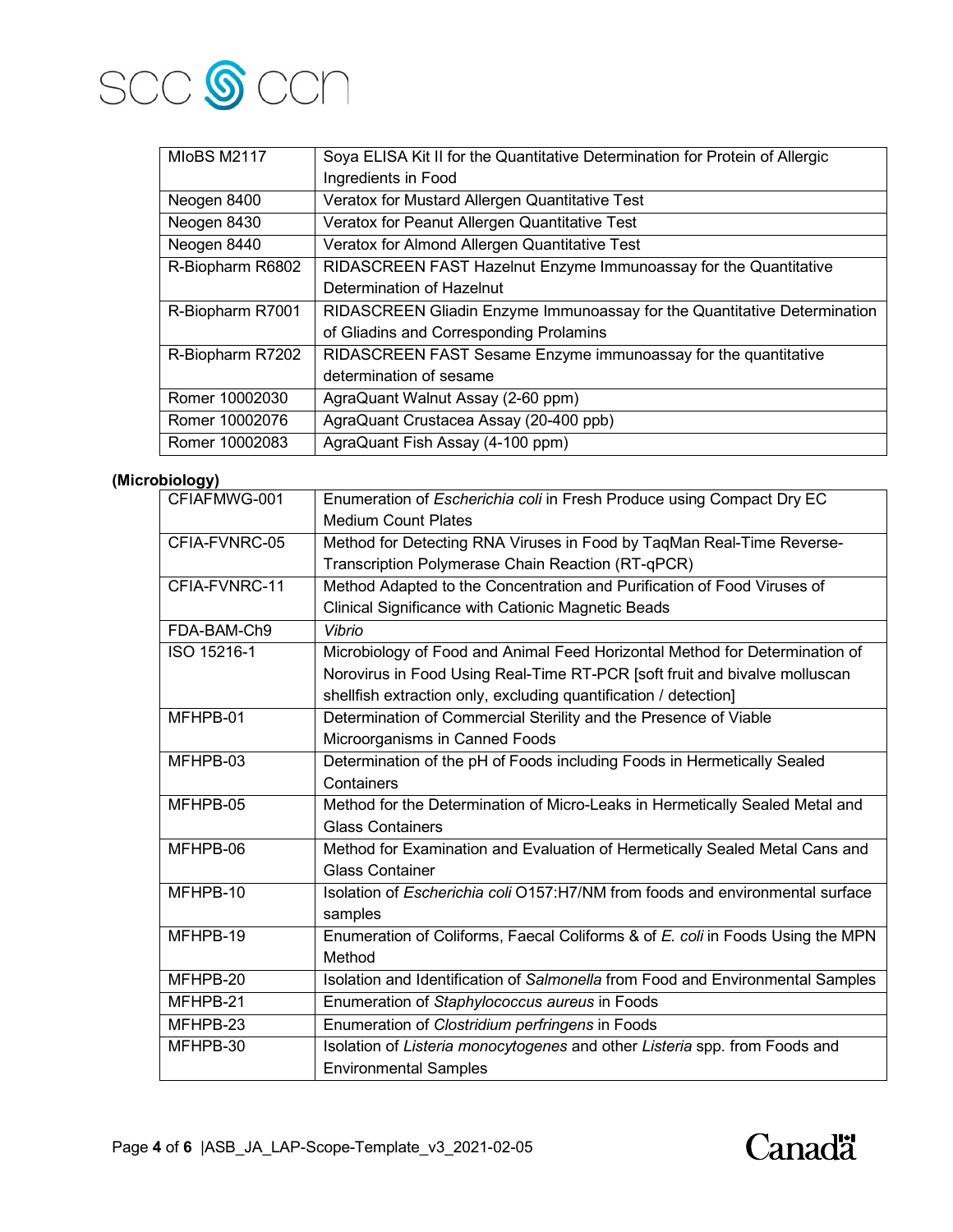

| MFHPB-33        | Enumeration of Total Aerobic Bacteria in Food Products and Food Ingredients       |
|-----------------|-----------------------------------------------------------------------------------|
|                 | using 3M™ Petrifilm™ Aerobic Count Plates                                         |
| MFHPB-34        | Enumeration of <i>Esherichia coli</i> and Coliforms in Food Products and Food     |
|                 | Ingredients using 3M Petrifilm E. coli Count Plates                               |
| MFLP-15         | Detection of Listeria Species from Environmental Surfaces Using the BAX®          |
|                 | System Genus Listeria Assay                                                       |
| MFLP-22         | Characterisation of verotoxigenic Escherichia coli O157:H7 colonies by            |
|                 | polymerase chain reaction (PCR) and cloth-based hybridisation array system        |
|                 | (CHAS)                                                                            |
| MFLP-28         | Detection of Listeria monocytogenes in a Variety of Foods and Environmental       |
|                 | Surfaces Using the BAX® System L. monocytogenes Assay                             |
| MFLP-29         | Detection of Salmonella in Foods and Environmental Surfaces Using the BAX®        |
|                 | System Salmonella Assay                                                           |
| MFLP-30         | Detection of Escherichia coli O157:H7 in Select Foods Using the BAX System E.     |
|                 | coli O157:H7 MP                                                                   |
| MFLP-40         | Detection of Salmonella in Food Products by the VIDAS® Easy Salmonella            |
|                 | (SLM) Method                                                                      |
| MFLP-42         | Isolation and Enumeration of the Bacillus cereus Group in Foods                   |
| MFLP-48         | Isolation of Yersinia enterocolitica from Foods and Environmental Samples         |
| MFLP-52         | Isolation and Identification of Priority Verotoxigenic Escherichia coli (VTEC) In |
|                 | Foods                                                                             |
| MFLP-61B        | Enumeration of Pseudomonas aeruginosa in Prepackaged Ice and Water in             |
|                 | Sealed Containers by the Hydrophobic Grid-Membrane Filter (HGMF)                  |
|                 | Technique                                                                         |
| MFLP-66         | Determination of Water Activity Using the Aqualab Instrument                      |
| MFLP-74         | Enumeration of Listeria monocytogenes in Foods                                    |
| MFLP-77         | Detection of Listeria monocytogenes and other Listeria spp. in Food Products      |
|                 | and Environmental Samples by the VIDAS® Listeria species Xpress (LSX)             |
|                 | Method                                                                            |
| <b>MFLP-102</b> | Identification of Vibrio parahaemolyticus Colonies by Real-Time Polymerase        |
|                 | Chain Reaction (qPCR)                                                             |

Number of Scope Listings: 66

#### **Notes:**

**ISO/IEC 17025:2017:** General Requirements for the Competence of Testing and Calibration Laboratories

**RG-TMDNRT:** SCC Requirements and Guidance for Accreditation of Laboratories Engaged in Test Method Development and Non-Routine Testing

**CFIA:** Canadian Food Inspection Agency

**FDA:** United States Food and Drug Administration

**MFHPB:** Microbiology Food Health Protection Branch

**MFLP:** Microbiology Food Laboratory Procedure

Page **5** of **6** |ASB\_JA\_LAP-Scope-Template\_v3\_2021-02-05